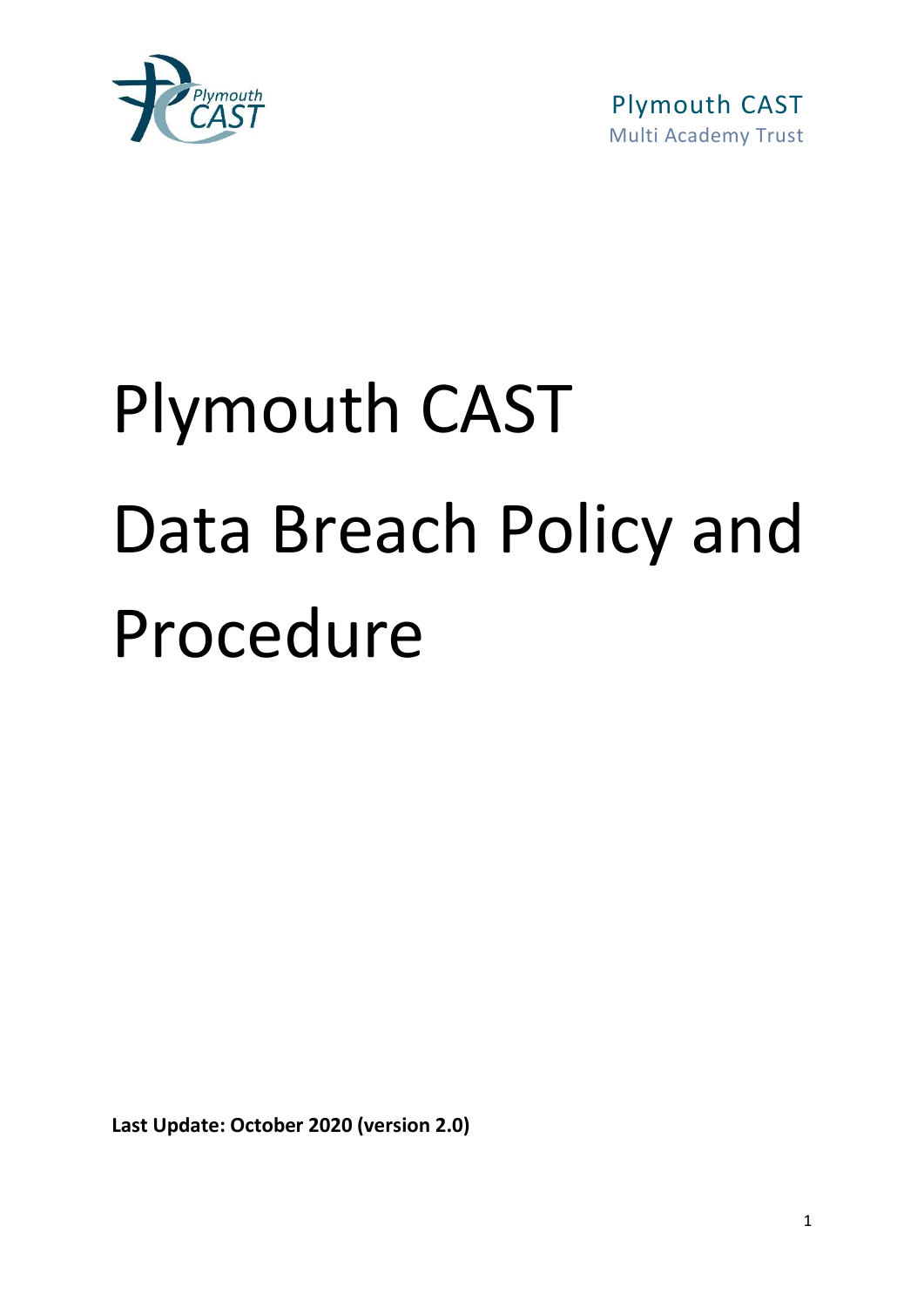

#### **Document Control**

#### **Changes History**

| <b>Version</b> | Date     | Amended by                                                                    | <b>Recipients</b>                                 | <b>Purpose</b>                                        |
|----------------|----------|-------------------------------------------------------------------------------|---------------------------------------------------|-------------------------------------------------------|
|                |          |                                                                               |                                                   |                                                       |
| 1.0            | Oct 2018 | <b>Matthew Barnes Deputy</b><br>Director of Education and<br><b>Standards</b> | All Plymouth CAST staff                           | New GDPR Legislation                                  |
| 2.0            | Oct 2020 | Kevin Butlin - Director of<br><b>Education &amp; Standards</b>                | All Plymouth CAST Staff &<br><b>Trust Website</b> | Reviewed & updated by<br>Kevin Butlin (DoE) Trust DPO |

#### **Approvals**

This policy requires the following approvals:

| Board | Chair | CEO | Date Approved | Version | Date for Review |
|-------|-------|-----|---------------|---------|-----------------|
|       |       |     | October 2018  | 1.0     | October 2020    |

#### **National/Local Policy**

□ This policy must be localised by schools

☒ This policy must not be changed, it is a National Policy (only change logo, contact details and yellow highlighted sections)

#### **Position with the Unions**

Does the policy require consultation with the National Unions under our recognition agreement? □ Yes ⊠ No If yes, the policy status is:  $□$  Consulted and Approved  $□$  Consulted and Not Approved □ Awaiting Consultation

#### **Distribution**

This document has been distributed to:

| <b>Position</b>                 | Date         | <b>Version</b> |
|---------------------------------|--------------|----------------|
| All Plymouth CAST HTs           | October 2018 | 1.0            |
| All Plymouth CAST DSLs          | October 2018 | 1.0            |
| Plymouth CAST Directors and SEL | October 2018 | 1.0            |
| <b>CAST Website</b>             | October 2020 | 2.0            |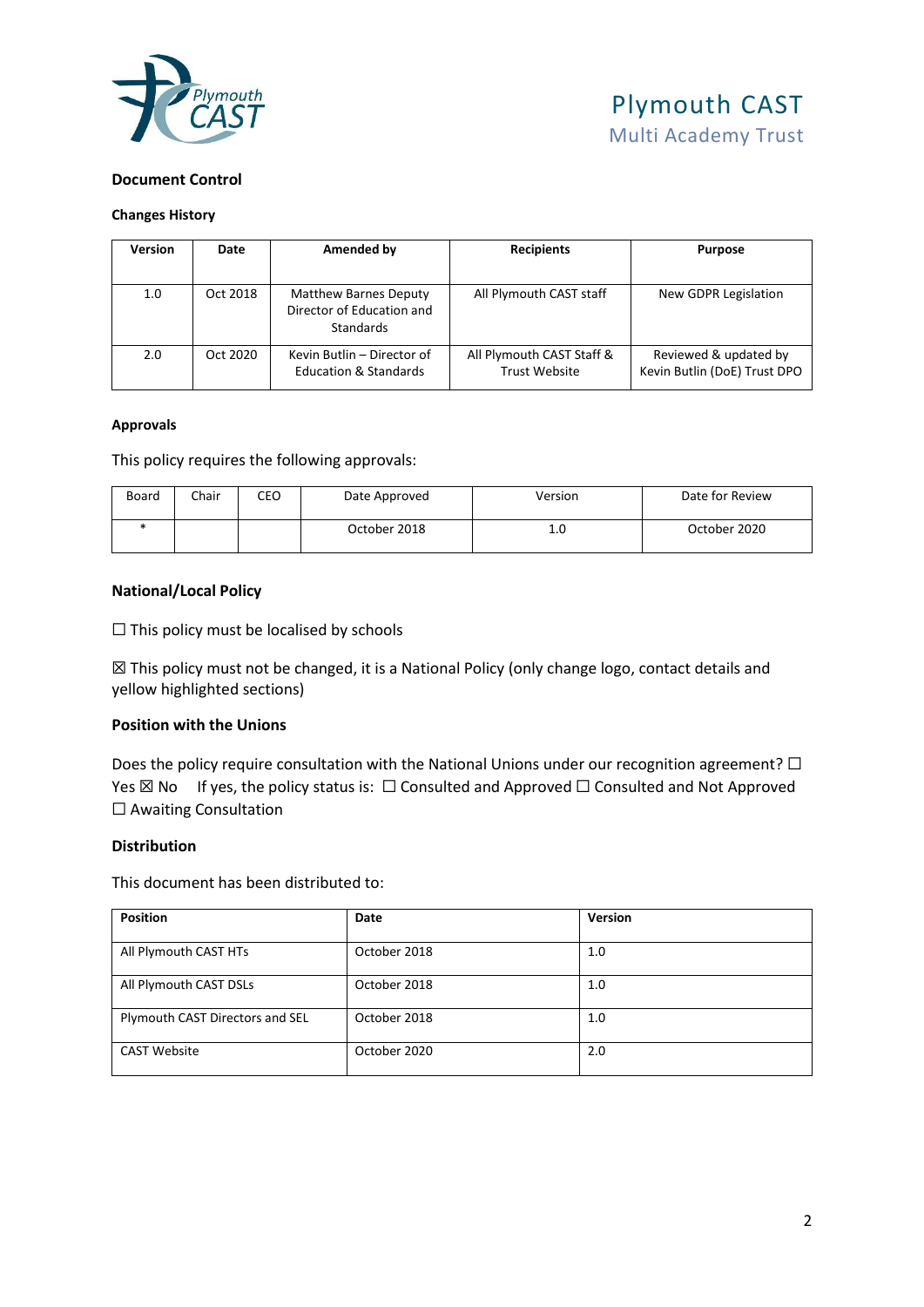

# **Contents**

|          | <b>Document Control</b>                  | Page 2 |
|----------|------------------------------------------|--------|
| Contents |                                          | Page 3 |
|          | 1. Vision & Values                       | Page 4 |
|          | 2. Introduction                          | Page 4 |
|          | 3. Purpose and scope                     | Page 4 |
|          | 4. Definition / types of breach          | Page 5 |
|          | 5. Reporting an incident                 | Page 5 |
|          | 6. Containment and recovery              | Page 6 |
| 7.       | Investigation and risk assessment        | Page 6 |
|          | 8. Notification                          | Page 7 |
|          | 9. Evaluation and response               | Page 7 |
|          | 10. Appendix 1 – Data Breach Report Form | Page 9 |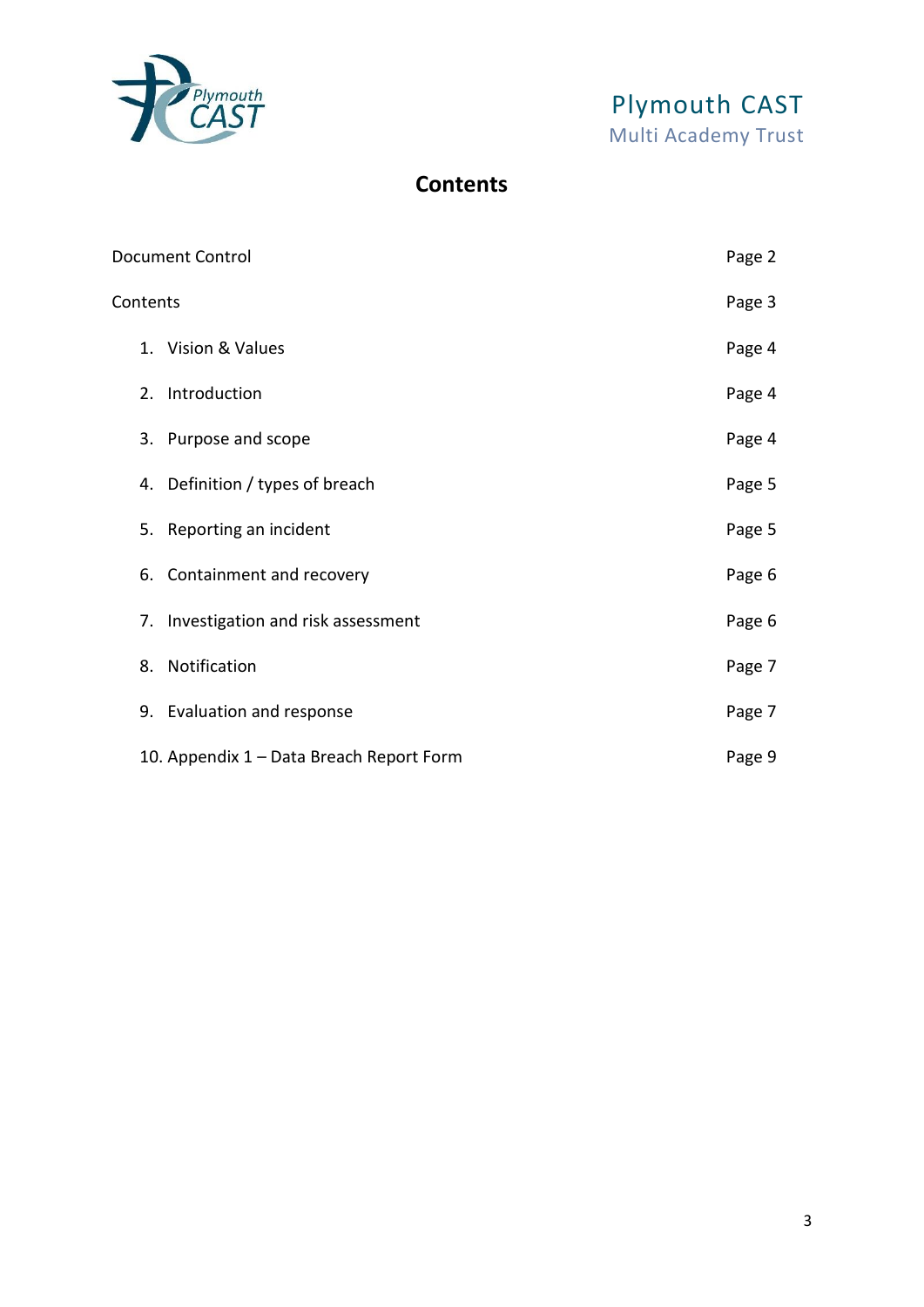

#### **1. Vision & Values**

Plymouth CAST is a multi-academy trust of Catholic schools which is part of the mission of the Catholic Church dedicated to human flourishing and the building of a kingdom of peace, truth, and justice. The Trust is to be conducted in all aspects in accordance with canon law and the teachings of the Roman Catholic Church and at all times to serve as a witness to the Catholic faith in Our Lord Jesus Christ.

Our vision and values are derived from our identity as a Catholic Trust. Central to our vision is the dignity of the human person, especially the most vulnerable. Our academies are dedicated to providing an education and formation where all our pupils and young people flourish in a safe, nurturing, enriching environment. All governors in our academies are expected to be familiar with the vision, mission, values and principles of the Trust and not in any way to undermine them. They should support and promote the vision and conduct themselves at all times in school and on school business according to the vision and principles of the Trust

#### **2. Introduction**

- 2.1 Plymouth CAST and its schools (for the purposes of this policy, both will be referred to as the Trust) holds, processes, and shares a large amount of personal data, a valuable asset that needs to be protected.
- 2.2 Every care is taken to protect personal data from incidents (either accidental or deliberate) to avoid a data protection breach that could compromise security.
- 2.3 Compromise of information, confidentiality, integrity, or availability may result in harm to individuals' reputational damage, detrimental effect on service provisions, legislative non-compliance, and/or financial costs.
- 2.4 This policy sits alongside the Trust's Data Protection Policy and should be read in conjunction with that policy.

#### **3. Purpose and scope**

- 3.1 The Trust is obliged under the Data Protection Act 2018 and the General Data Protection Regulation to have in place a framework designed to ensure security of all personal data during its lifecycle, including clear lines of responsibility.
- 3.2 This policy sets out the procedure to be followed to ensure a consistent and effective approach is in place for managing data breach and information security incidents across the Trust.
- 3.3 This policy relates to all personal and special category data held by the Trust regardless of format.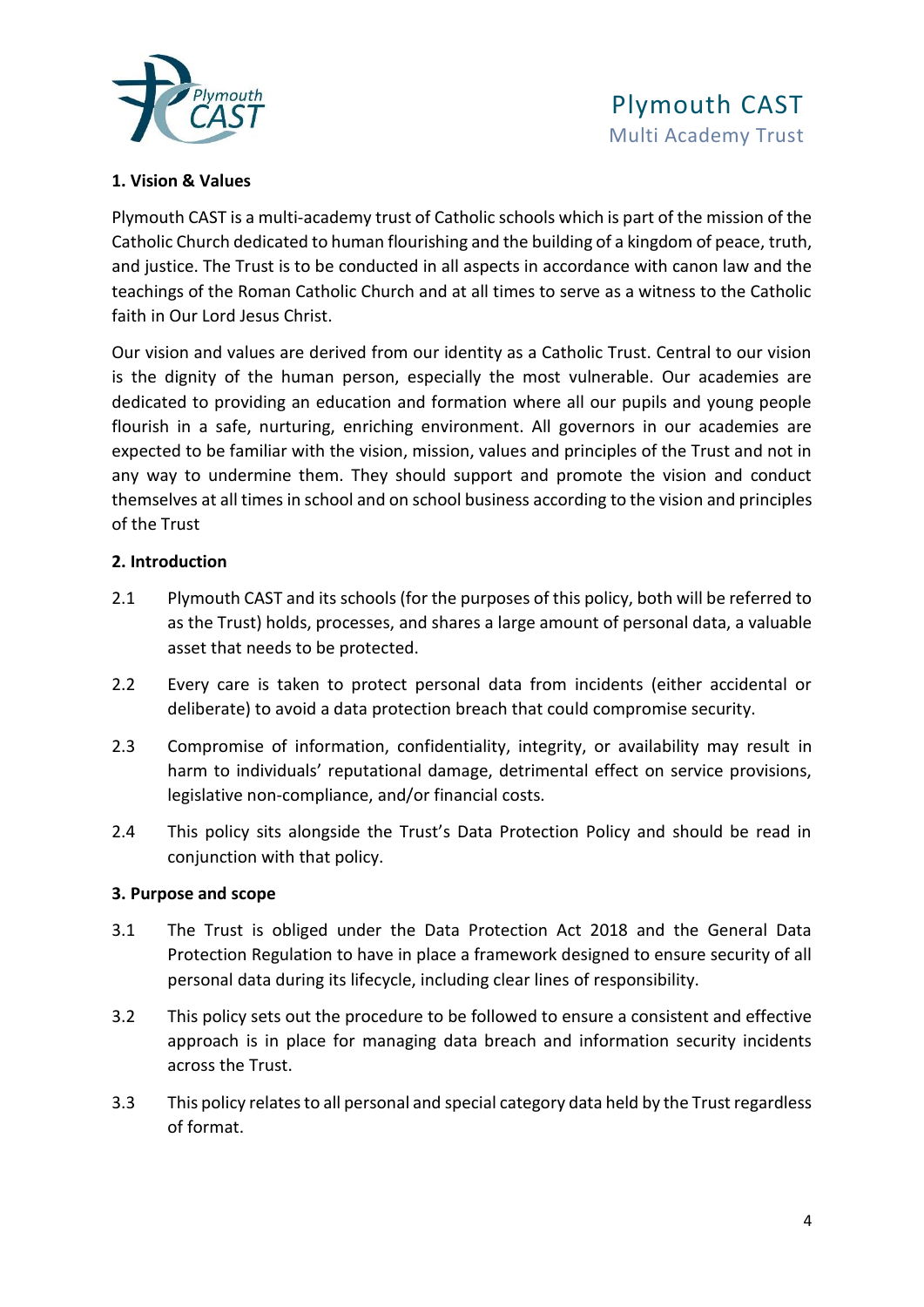

- 3.4 This policy applies to all staff, volunteers, stakeholders, and contractors at the Trust. This includes leaders, teachers, teaching students, temporary and casual staff, agency staff, and suppliers and data processors working for, or on behalf of, the Trust.
- 3.5 The objective of this policy is to contain any breaches, to minimise the risk associated with the breach and consider what remedial action is necessary to secure personal data and prevent further breaches.

# **4. Definition / types of breach**

- 4.1 For the purposes of this policy, data security breaches include both confirmed and suspected incidents.
- 4.2 An incident in the context of this policy is an event which may compromise the confidentiality, integrity or availability of systems or data, either accidentally or deliberately and has caused or has the potential to cause damage to the Trust's information assets and/or reputation.

An incident includes, but is not restricted to the following:

- $\triangleright$  Loss or theft of confidential or special category data, or equipment on which such data is stored (e.g. loss of a laptop, memory stick, iPad/Tablet, or paper record).
- $\triangleright$  Equipment theft or failure.
- ➢ Unauthorised use, access, or modification of data or information systems.
- ➢ Attempts (failed or successful) to gain unauthorised access to information or IT systems.
- ➢ Unauthorised disclosure of special category and confidential data.
- ➢ Website defacement.
- $\blacktriangleright$  Hacking attack.
- $\triangleright$  Unforeseen circumstances such as a fire or flood.
- $\triangleright$  Human error.
- ➢ Blagging offences where information is obtained by deceiving the organisation who holds it.

# **5. Reporting an incident**

- 5.1 Any individual who accesses, uses or manages data for the Trust, either centrally or in one of the Trust's schools, is responsible for reporting any data breach and information security incidents immediately to the Data Controller in their school.
- 5.2 The Data Breach must be recorded on the GDPRiS website. The report must include full and accurate details of the incident, when the breach occurred, details of the person reporting the breach, whether the breach relates to people, the nature of the information, and how many people are involved.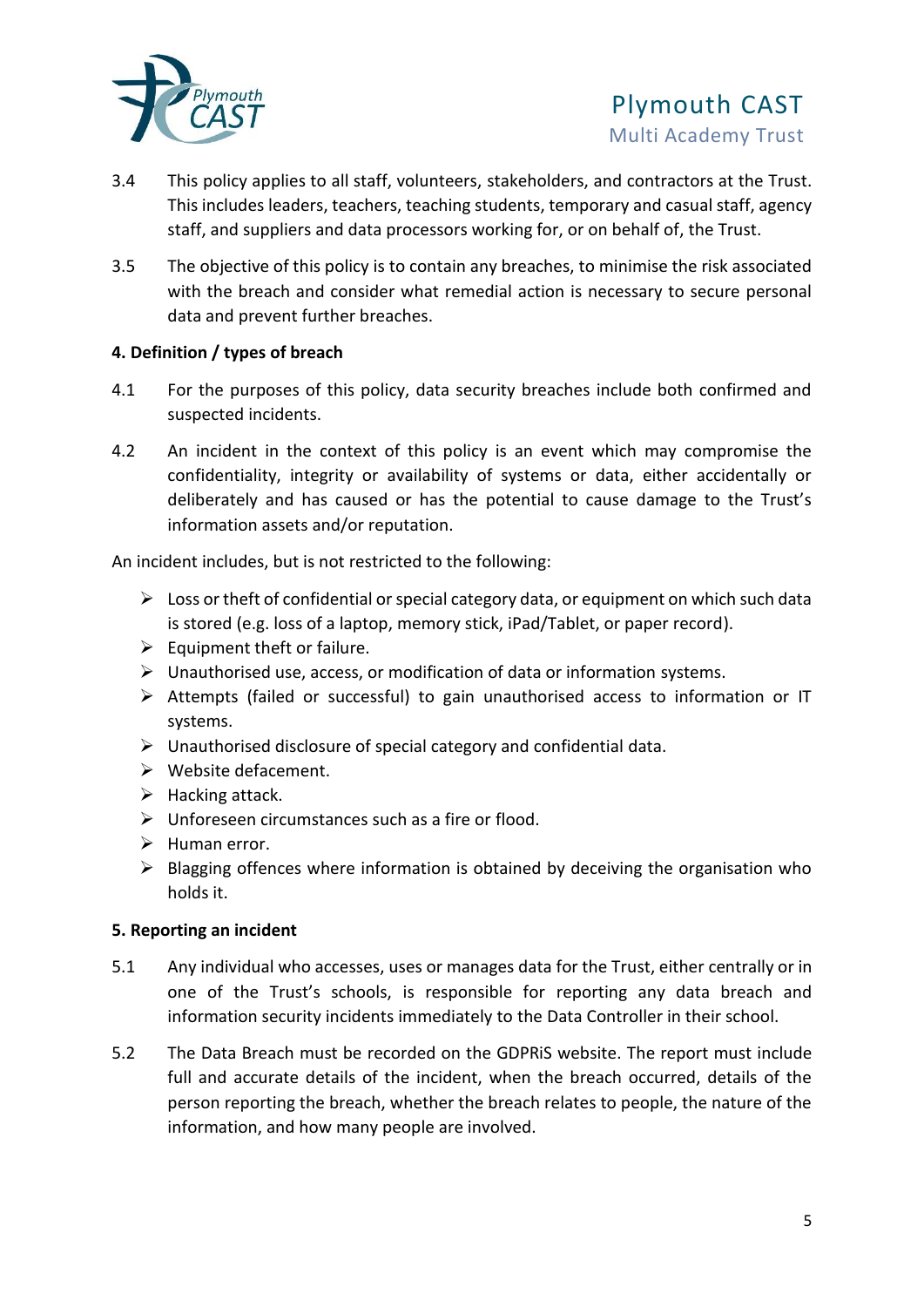

- 5.3 The Designated Safeguarding Lead (DSL) of the trust will review all data breaches that are logged onto the GDPRiS website with 2 working days of the record being made. They will consider whether the recorded breach is likely to need to be referred to the Information Commissioner's Office (ICO). If the DSL believes the breach is reportable to the ICO, the DSL will complete a Data Breach Report Form (Appendix 1) and email it to the Trust's appointed DPO (Kevin Butlin, Deputy Director of Education and Standards) within 24 hours of reviewing the original record. The DPO will review the Data Breach Report Form and make the final decision to refer the breach to the ICO (Please see notification section below)
- 5.4 If a breach occurs or is discovered outside normal working hours, it must be reported as soon as practicable. The Trust has only 72 hours to report a breach to the Information Commissioner's Office.

#### **6. Containment and recovery**

- 6.1 Once a notification has been received, the Data Coordinator will determine if the breach is still occurring. If so, appropriate steps will be taken immediately to minimise the effect of the breach.
- 6.2 An initial assessment will be made by the Data Coordinator, in liaison with relevant staff, to establish the severity of the breach and who will lead any investigation.
- 6.3 The Lead Investigation Officer (LIO), who will typically be a Data Coordinator in schools and the DPO for the trust, will establish who may need to be notified as part of the initial containment and will inform the police, if appropriate.
- 6.4 The LIO, in liaison with relevant staff, will decide upon a suitable course of action to be taken to ensure a resolution to the incident.

# **7. Investigation and risk assessment**

- 7.1. An investigation will be undertaken by the LIO immediately and where possible within 24 hours of the breach being discovered or reported.
- 7.2 The LIO will investigate the breach and assess the risks associated with it. For example, the potential adverse effects for individuals, how serious or substantial those are and how likely they are to occur.
- 7.3 The investigation will need to consider the following:
	- $\triangleright$  the type of data involved.
	- $\triangleright$  the sensitivity of the data.
	- $\triangleright$  the protection in place (e.g. encryption).
	- $\triangleright$  what has happened to the data, has it been lost or stolen.
	- $\triangleright$  whether the data could be put to illegal or inappropriate use.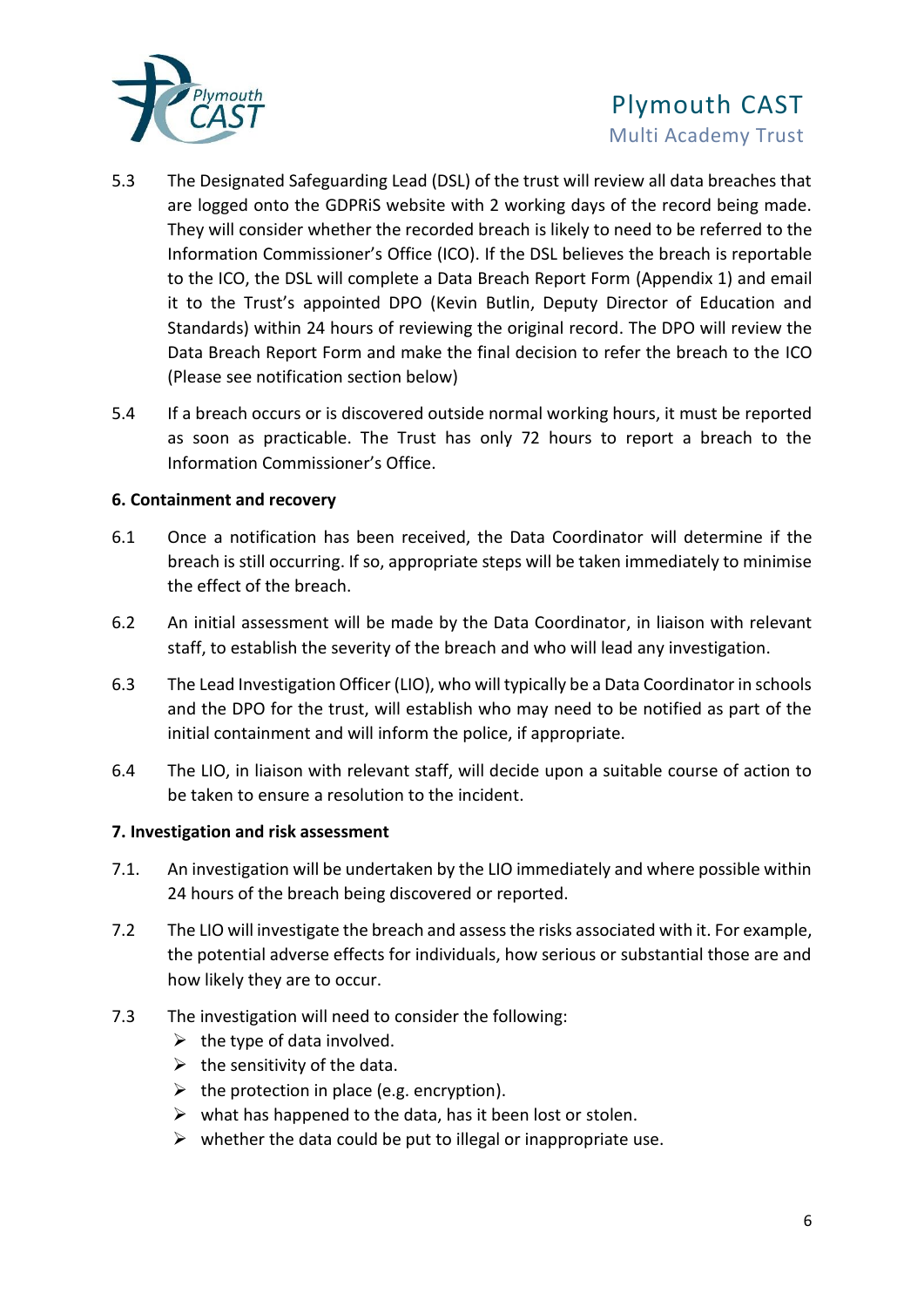

- $\triangleright$  who the individuals are, the numbers affected, and the potential effects on those data subjects?
- $\triangleright$  whether there are wider consequences to the breach.

# **8. Notification**

- 8.1. The DPO will determine whether the breach needs to be reported to the Information Commissioner's Office (ICO). Once a decision is made, the DPO will inform the DSL. The DSL will inform the relevant Data Controller if the decision is to refer to the ICO.
- 8.2 Every incident will be assessed on a case by case basis against the following considerations:
	- $\triangleright$  whether there are any legal or contractual notification requirements.
	- $\triangleright$  whether notification would assist the individual affected could they act on information to mitigate the risks.
	- $\triangleright$  whether notification would help prevent the unauthorised or unlawful use of personal data.
	- $\triangleright$  would notification help the Academy meet its obligations under the principle.
	- $\triangleright$  whether this breach constitutes a high risk to individuals and therefore needs to be reported to the ICO.
- 8.3 Notification to the individuals whose personal data has been affected by the incident will include a description of how and when the breach occurred, and the data involved. Specific and clear advice will be given on what they can do to protect themselves and include what action has already been taken to mitigate the risks. Individuals will also be provided with a way in which they can contact the Trust for further information, or to ask questions about what has occurred.
- 8.4 The DPO must consider notifying third parties such as the police, insurers, bank or credit card companies, and trade unions. This would be appropriate where illegal activity is known or is believed to have occurred, or where there is a risk that illegal activity might occur in the future.
- 8.5 The DPO will consider whether any press release may be required.
- 8.6 All actions will be recorded by the DPO using the GDPRiS website.

# **9. Evaluation and response**

- 9.1. Once any incident that has needed to be referred to the ICO is contained, the DPO will carry out a full review of the causes of the breach, the effectiveness of the response and whether any changes to systems, policies or procedures should be undertaken.
- 9.2 Existing controls will be reviewed to determine their adequacy, and whether any corrective action should be taken to minimise the risk of similar incidents occurring.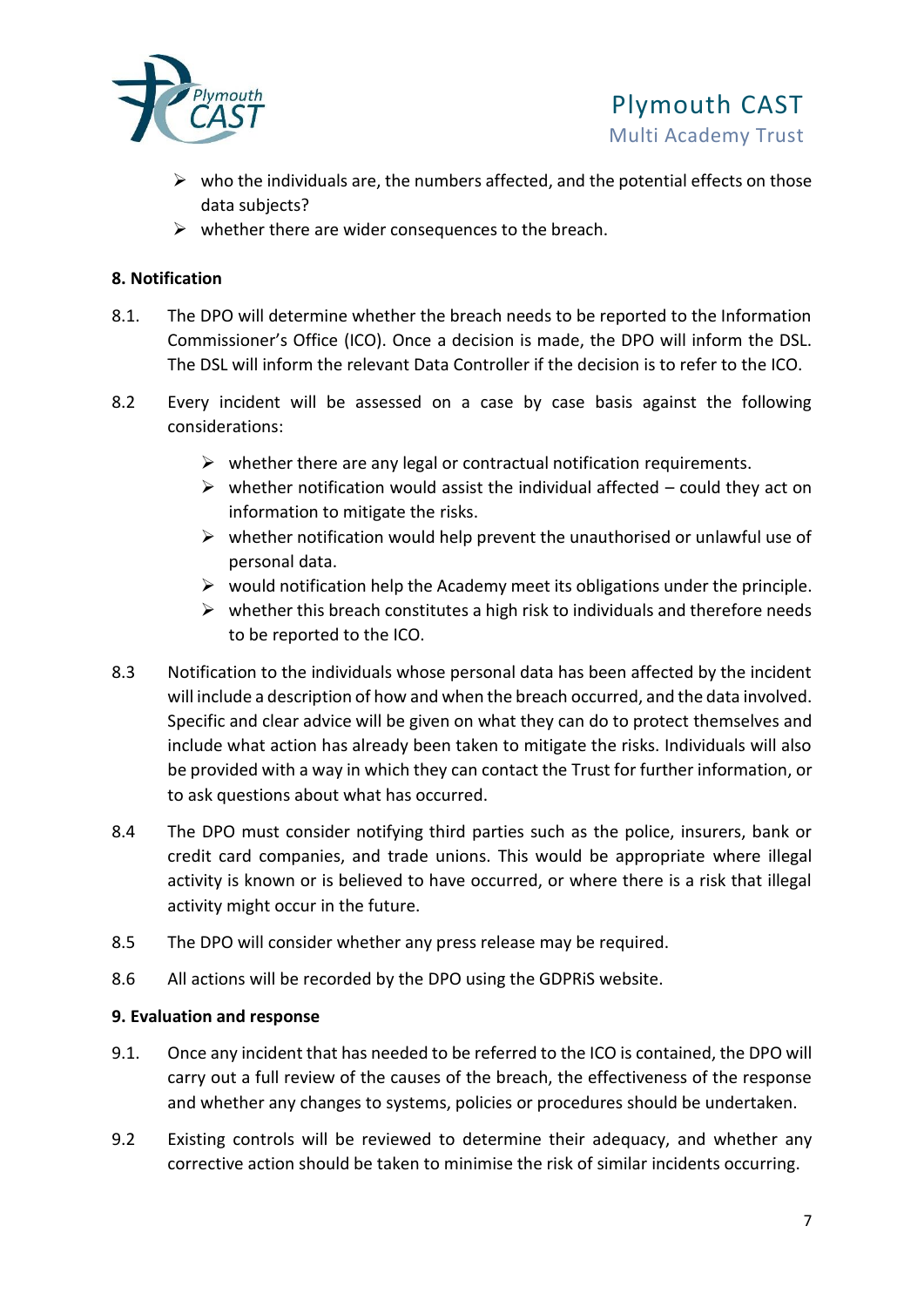

- 9.3 The review will consider:
	- $\triangleright$  where and how the personal data is held and where it is stored.
	- $\triangleright$  where the biggest risks lie and will identify any further potential weak points within its existing measures.
	- ➢ whether methods of transmission are secure sharing the minimum amount of data necessary
	- $\triangleright$  identifying weak points within existing security measures.
	- ➢ staff awareness.
	- ➢ implementing a data breach plan and identifying a group of individuals responsible for reacting to reported breaches of security.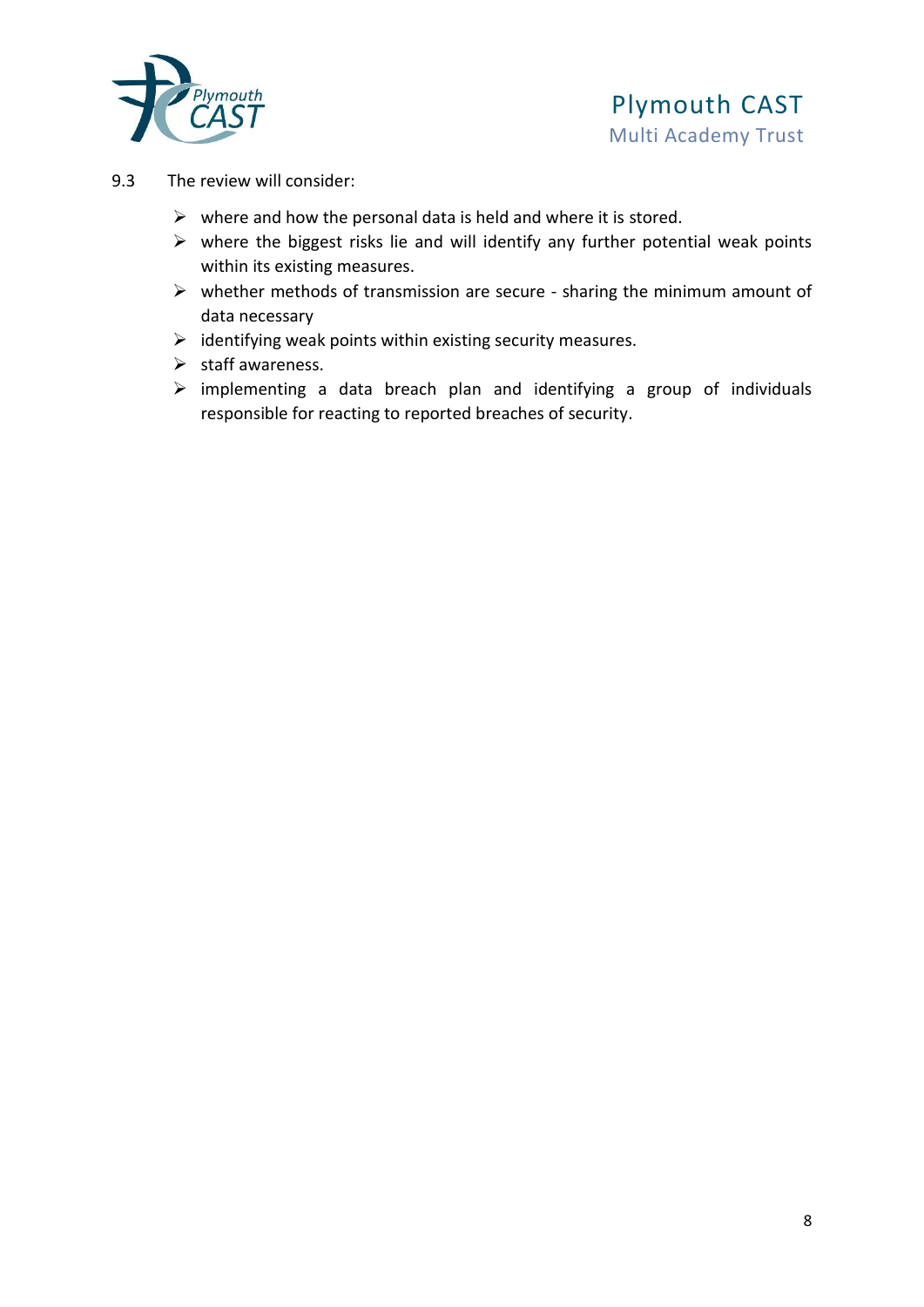

#### **Annex 1 – Data Breach Report Form - To be completed by trust DSL**

If your evaluation of a recorded data breach is that it fits the criteria to refer to the ICO, please complete all sections below. If you are unable to answer any question, please contact the Data Controller at the relevant organisation to get the information needed. Once complete, please send the form to the DPO: [kevin.butlin@plymouthcast.org.uk](mailto:kevin.butlin@plymouthcast.org.uk)

#### **SECTION 1: Notification of data security breach**

| Date of incident:        |  |
|--------------------------|--|
| Date incident was        |  |
| discovered:              |  |
| Place of incident:       |  |
| Person reporting         |  |
| incident:                |  |
| Contact details of       |  |
| person reporting         |  |
| incident:                |  |
| Brief description of     |  |
| incident:                |  |
| Details of               |  |
| information/data lost    |  |
| or stolen:               |  |
| Brief description of any |  |
| action taken at the      |  |
| time of the discovery:   |  |

#### *For use of DPO:*

| Received by:             |  |
|--------------------------|--|
| Date received:           |  |
| Forwarded for action to: |  |
| Date forwarded for       |  |
| action:                  |  |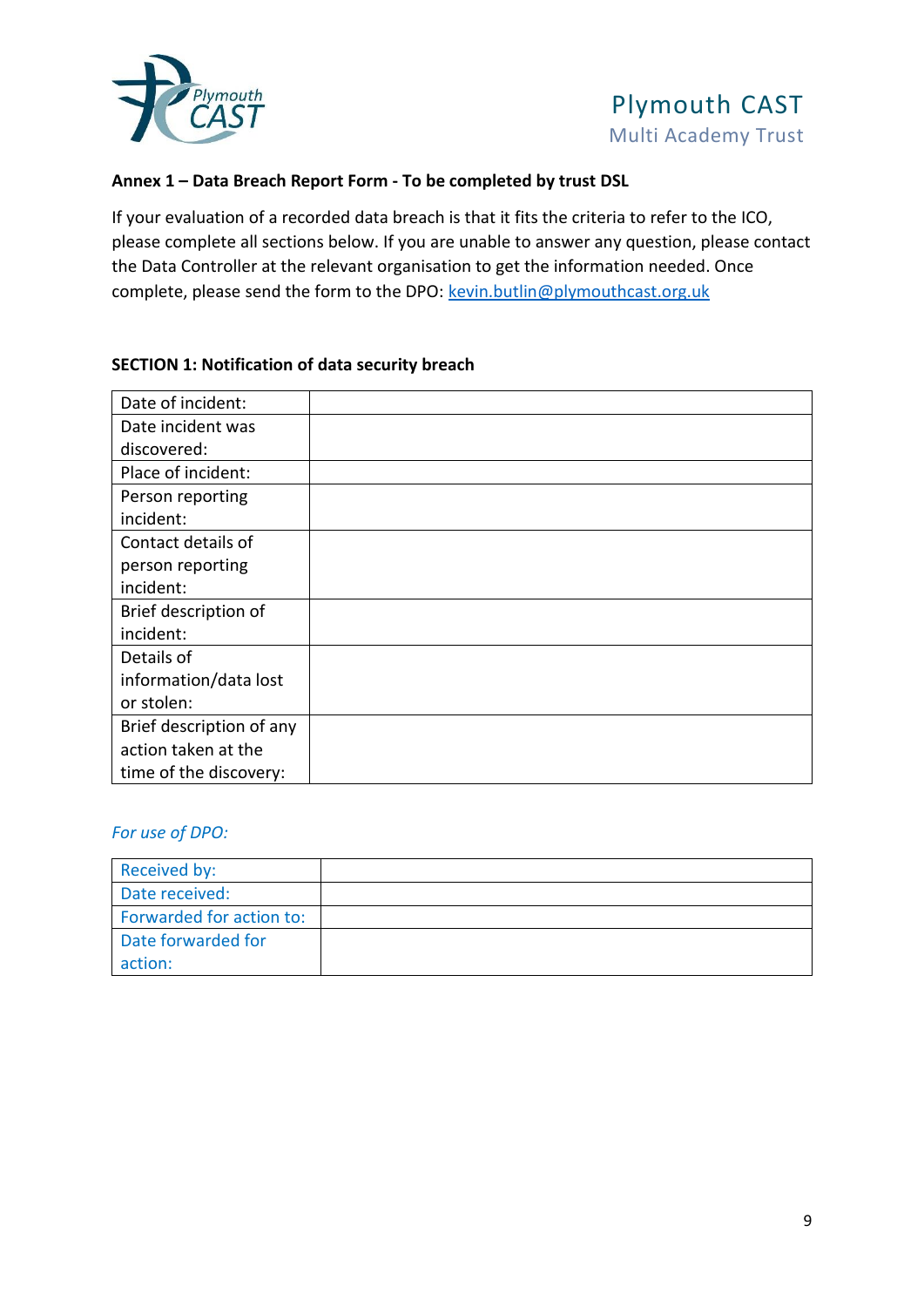

**SECTION 2**: **Assessment of severity** (to be completed by the Lead Investigation Officer (LIO) in consultation with the DSL and DPO, where appropriate)

| Details of the IT          |                                                                                           |
|----------------------------|-------------------------------------------------------------------------------------------|
| systems,                   |                                                                                           |
| equipment, devices,        |                                                                                           |
| and records involved in    |                                                                                           |
| the security breach:       |                                                                                           |
|                            | Details of the information loss/breach:                                                   |
| What is the nature of      |                                                                                           |
| the information lost?      |                                                                                           |
| How much data has          |                                                                                           |
| been lost? If laptop lost  |                                                                                           |
| or stolen how recently     |                                                                                           |
| was this last backed up    |                                                                                           |
| onto central IT            |                                                                                           |
| systems?                   |                                                                                           |
| Is the information         |                                                                                           |
| unique? Will its loss      |                                                                                           |
| have adverse               |                                                                                           |
| operational, legal,        |                                                                                           |
| liability, or reputational |                                                                                           |
| consequences for the       |                                                                                           |
| Academy or third           |                                                                                           |
| parties?                   |                                                                                           |
| How many Data              |                                                                                           |
| Subjects are affected?     |                                                                                           |
| Is the data bound by       |                                                                                           |
| any contractual            |                                                                                           |
| security arrangements?     |                                                                                           |
|                            | What is the nature of the sensitivity of the data? Please provide details of any types of |
|                            | information that fall into the following categories:                                      |
| <b>HIGH RISK</b>           |                                                                                           |
| Personal data.             |                                                                                           |
| Special Category data      |                                                                                           |
| (as defined in the Data    |                                                                                           |
| Protection Act 2018)       |                                                                                           |
| relating to a living,      |                                                                                           |
| identifiable individual's: |                                                                                           |
| a) Racial or ethnic        |                                                                                           |
| origin.                    |                                                                                           |
| b) Political opinions or   |                                                                                           |
| religious or               |                                                                                           |
| philosophical beliefs.     |                                                                                           |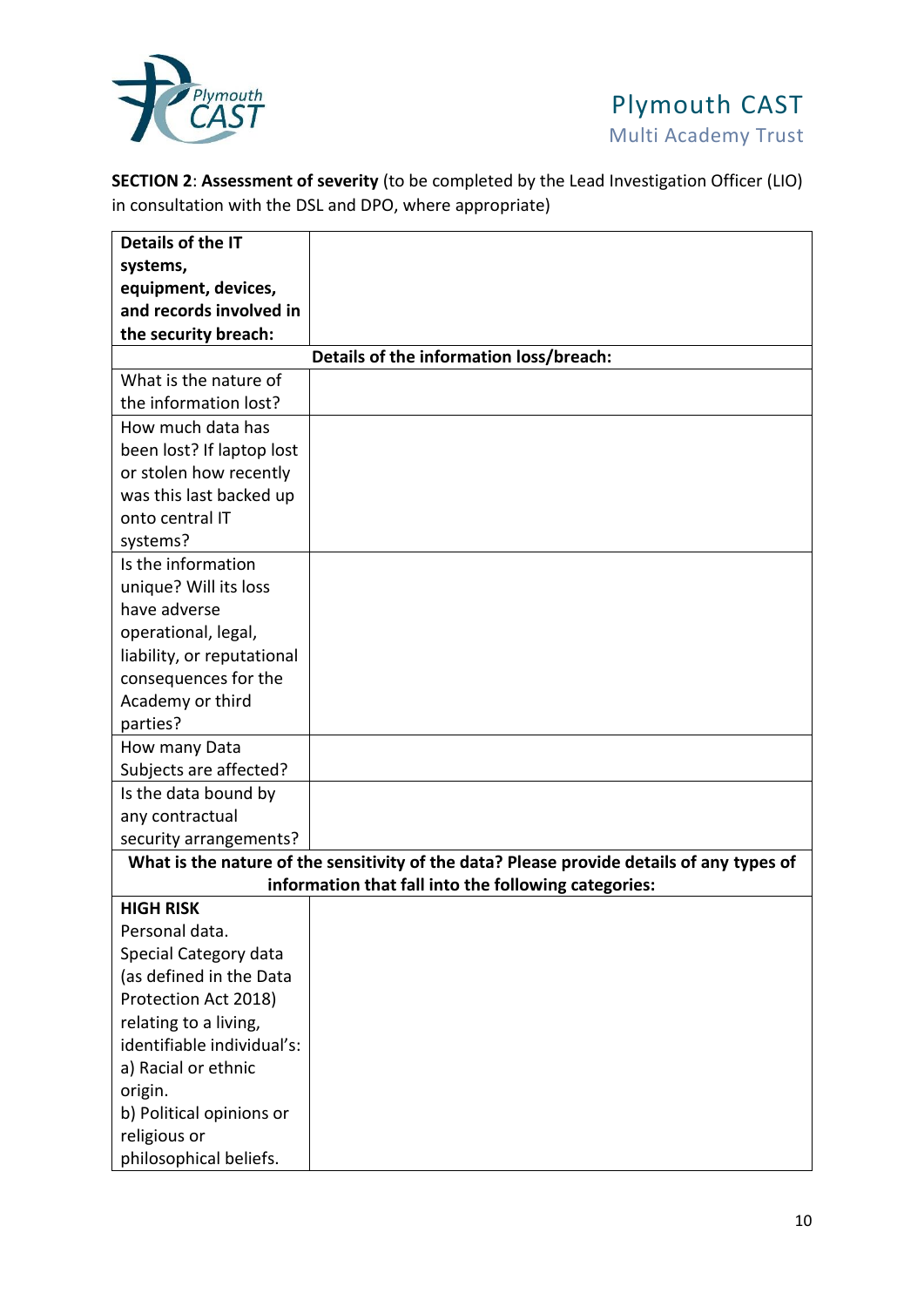

# Plymouth CAST

Multi Academy Trust

| c) Membership of a        |  |
|---------------------------|--|
| trade union.              |  |
| d) Physical or mental     |  |
| health, or condition, or  |  |
| sexual life.              |  |
| e) Biometric data         |  |
| Information that could    |  |
| be used to commit         |  |
| identify fraud such as:   |  |
| a) Personal bank          |  |
| account and other         |  |
| financial information.    |  |
| b) National identifiers,  |  |
| such as NI number.        |  |
| c) Copies of passports    |  |
| or visas                  |  |
| Personal information      |  |
| relating to parents,      |  |
| staff and children        |  |
| Detailed profiles of      |  |
| individuals including     |  |
| information about         |  |
| work                      |  |
| performance, salaries,    |  |
| or personal life that     |  |
| would cause significant   |  |
| damage or distress to     |  |
| that person if disclosed  |  |
| Spreadsheets of marks     |  |
| or grades obtained by     |  |
| students, information     |  |
| about individual cases    |  |
| of student discipline, or |  |
| sensitive negotiations    |  |
| which could adversely     |  |
| affect individuals        |  |
| Security information      |  |
| that would                |  |
| compromise the safety     |  |
| of individuals            |  |
| if disclosed              |  |